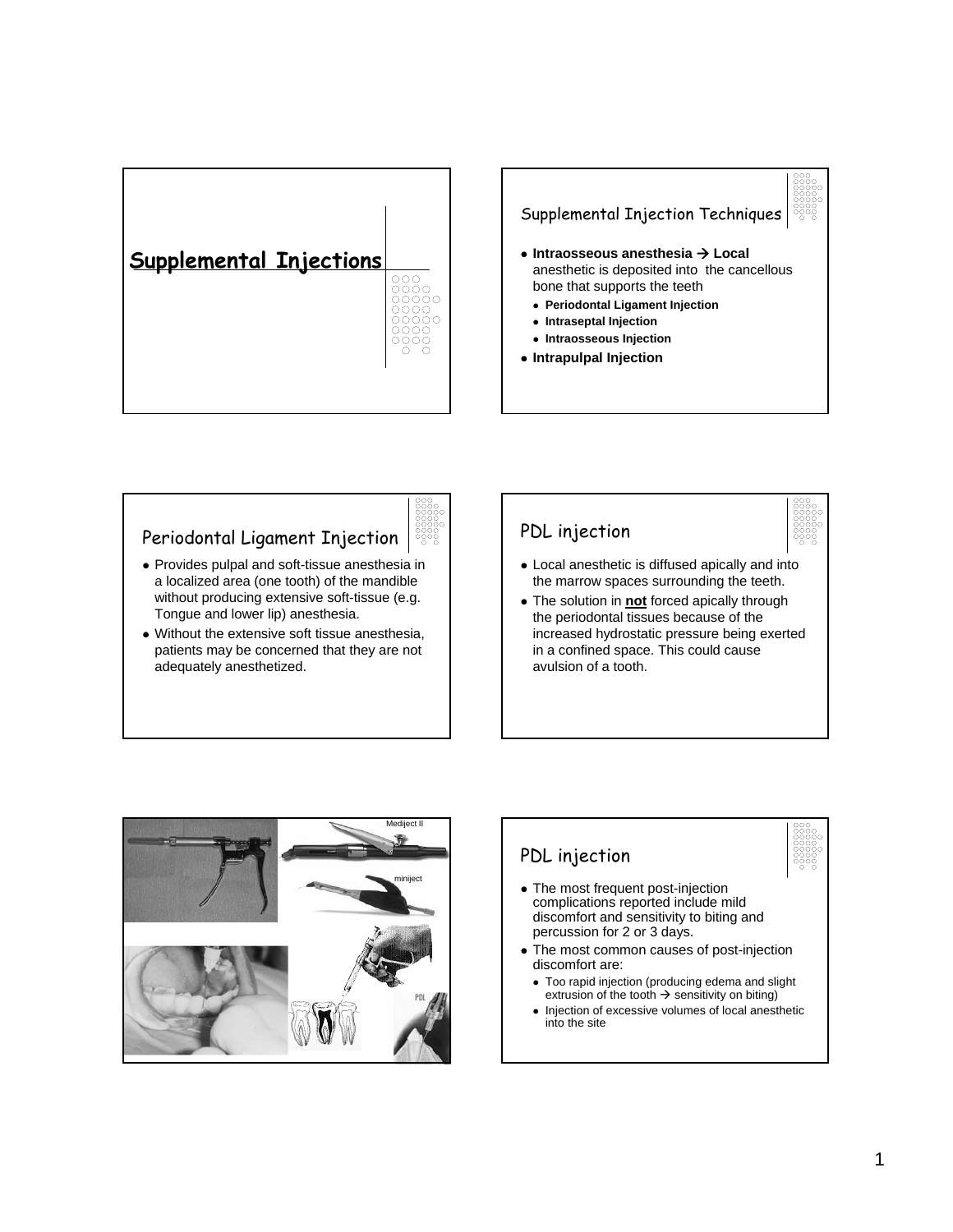#### PDL Injection



- **Nerves anesthetized** terminal nerve ending at the site of injection and at the apex of the tooth
- Areas anesthetized bone, soft tissue, and apical and pulpal tissues in the area of injection

## PDL Injection Indications

- 1. Pulpal anesthesia of one or two teeth in a quadrant
- 2. Treatment of isolated teeth in 2 mandibular quadrants
- 3. Patients for whom residual soft-tissue anesthesia in undesirable
- 4. Situations in which regional block anesthesia is contraindicated
- 5. As a possible aid in diagnosis of pulpal discomfort
- 6. As an adjunctive technique after nerve block anesthesia if partial anesthesia is present

## PDL Injection Contraindications

- 1. Infection or inflammation at the site of injection
- 2. Primary teeth, when the permanent tooth bud is present
	- a. Enamel hypoplasia has been reported to occur in a developing permanent tooth when a PDL injection was administered to the primary tooth above it
- There appears to be little reason for use of PDL technique in primary teeth because infiltration anesthesia and the incisive nerve block are effective
- 3. Patient who requires a "numb" sensation for psychological comfort

# Advantages of PDL Injections

- 1. Prevents anesthesia of the lip, tongue, and other soft tissues, thus facilitating treatment in multiple quadrants during a single appointment.
- 2. Minimum dose of local anesthetic necessary to achieve anesthesia (0.2 ml per root)
- 3. An alternative to partially successful regional nerve block anesthesia
- 4. Rapid onset of profound pulpal and soft-tissue anesthesia (30 seconds)
- 5. Less traumatic than conventional block injections
- 6. Well suited for procedures in children, extractions, and periodontal and endodontic single-tooth and multiple quadrant procedures

#### Disadvantages of PDL Injections



- 1. Proper needle placement is difficult to achieve in some areas.
- 2. Leakage of local anesthetic solution into the patient's mouth produces an unpleasant taste
- 3. Excessive pressure or overly rapid injection may break the glass cartridge
- 4. A special syringe may be necessary.
- 5. Excessive pressure can produce focal tissue damage
- 6. Post injection discomfort may persist for several days
- 7. The potential for extrusion of a tooth exists if excessive pressure or volumes are used.

# PDL Injection Technique

- Area of insertion: along Procedure the long axis of the tooth to be treated
- Target area: depth of gingival sulcus
- Landmarks
	- Root(s) of the tooth
	- **Periodontal tissues**



- Stabilize the syringe along the long axis of the root to be anesthetized
- With the bevel of needle on the root, advance the needle apically until resistance is met
- Deposit 0.2 ml of local anesthetic solution in a minimum of 20 sec
- If tooth is multi-rooted, remove the needle and repeat the procedure on the other roots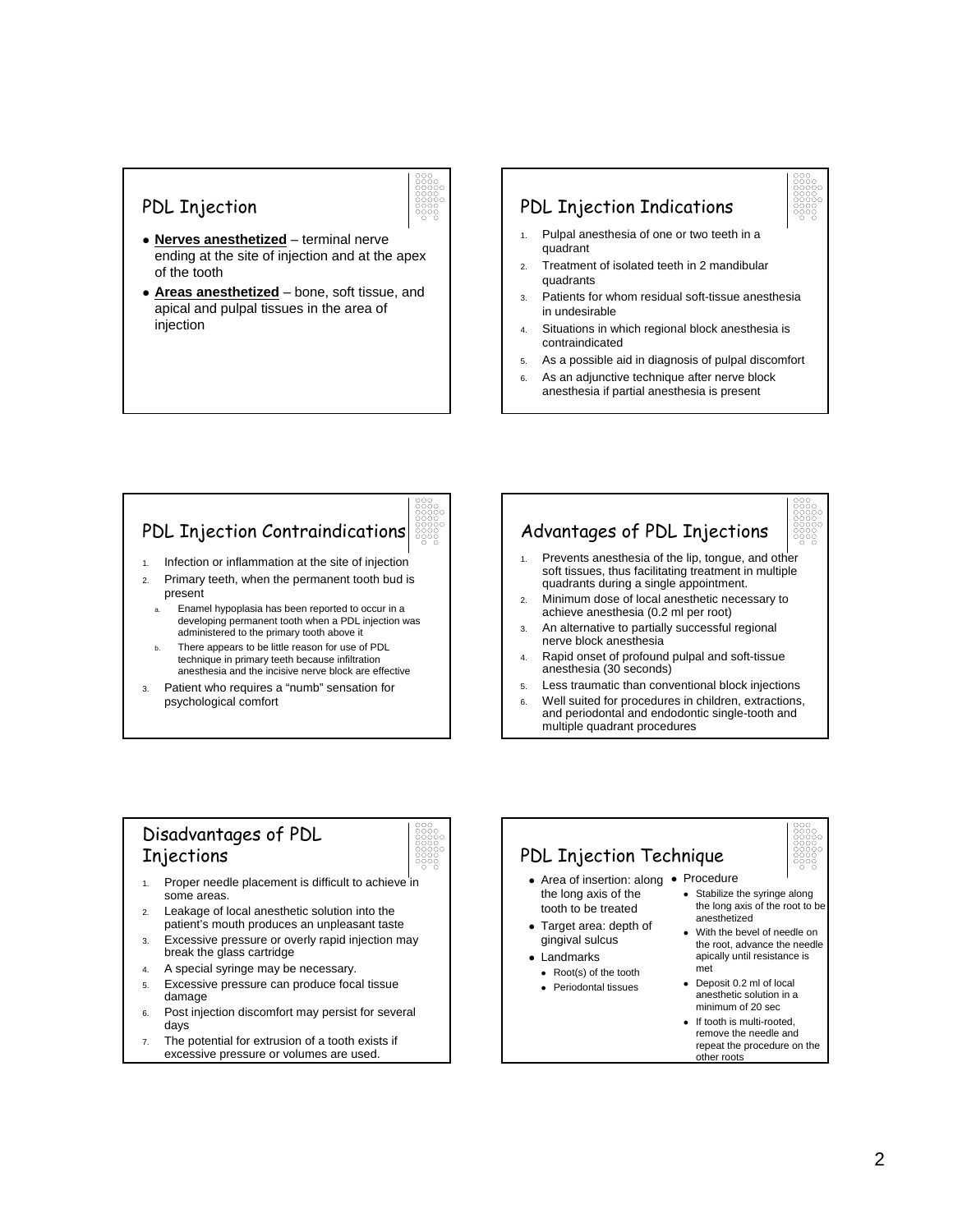#### Indicators of Success of PDL Injection



- Significant resistance to the deposition of the local anesthetic solution
- Ischemia of the soft tissues adjacent to the injection site

#### Failures of PDL Injection



- 2. Solution is not retained. In this case, remove the needle and reenter at a different site until 0.2ml of local anesthetic is deposited and retained in the tissues.
- 3. Each root must be anesthetized with 0.2 ml of solution.

#### Intraseptal Injection



- Similar in technique to the PDL injection.
- Useful for providing osseous and soft-tissue anesthesia and hemostasis for periodontal curettage and surgical flap procedures.
- May be effective when the PDL injection is not an option (infection, acute inflammation)
- The path of diffusion of the anesthetic solution is most likely through the medullary bone

# Intraseptal Injection



- Nerves anesthetized terminal nerve endings at the site of injection and in the adjacent hard and soft ticcupe
- **Areas anesthetized** Bone, soft tissue, root structure in the area of injection
- Indication when both pain control and hemostasis are desired for soft-tissue and osseous periodontal treatment
- **Contraindicated** if infection or severe inflammation at the injection site

#### Intraseptal Injection Advantages



- 1. Lack of lip and tongue anesthesia
- 2. Minimum volumes of local anesthetic necessary
- 3. Minimized bleeding during the surgical procedure
- 4. Atraumatic
- 5. Immediate (<30-sec) onset of action
- 6. Few postoperative complications
- 7. Useful on periodontally involved teeth (avoids infected pockets)

#### Intraseptal Injection Disadvantages



- 1. Multiple tissue punctures may be necessary
- 2. Bitter taste of the anesthetic
- 3. Short duration of pulpal anesthesia; limited area of soft-tissue anesthesia
- 4. Clinical experience necessary for success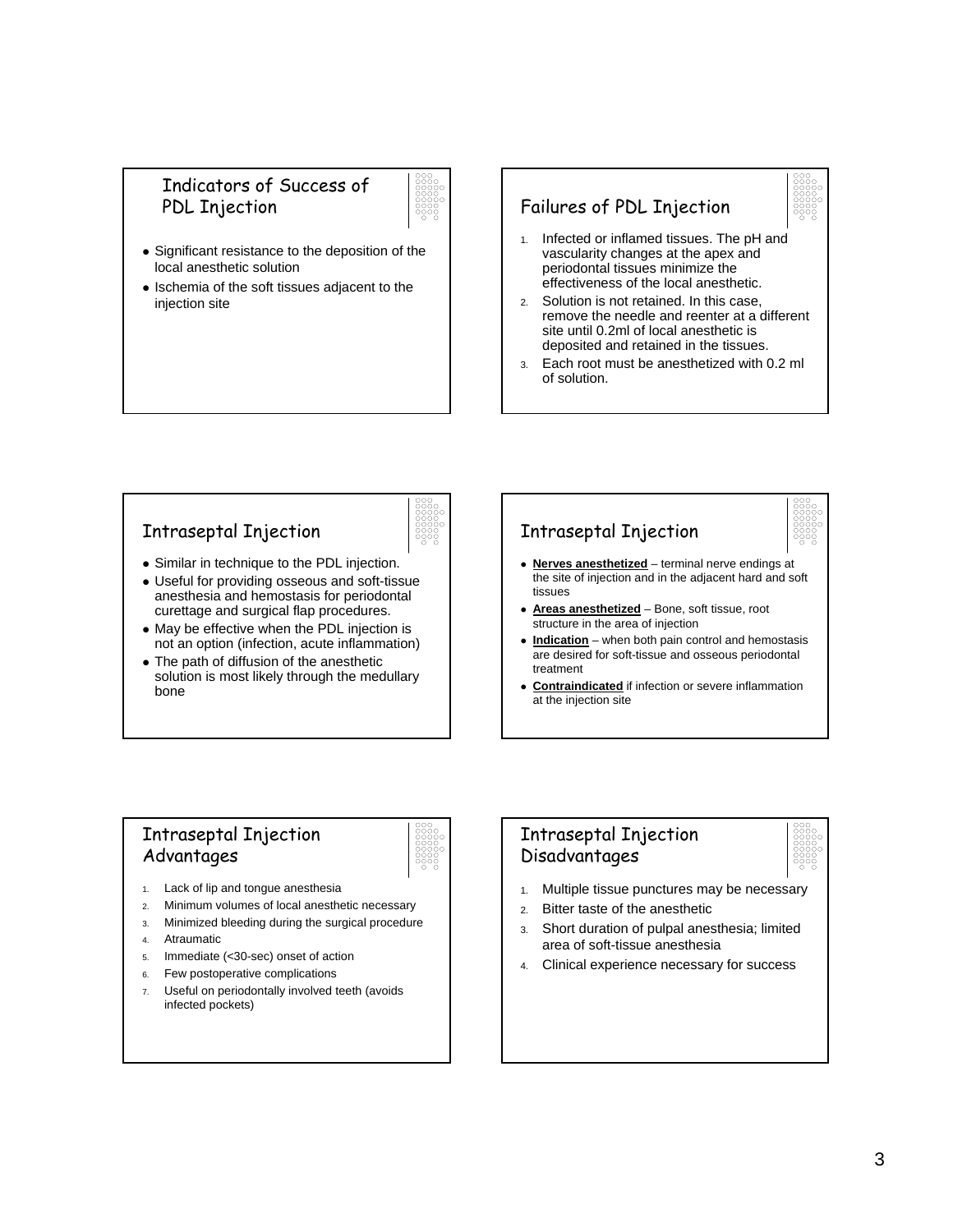#### Technique for Intraseptal Injection



- Area of insertion/target area – center of the interdental papilla adjacent to the tooth to be treated
- $\bullet$  Landmarks papillary triangle, about 2 mm below the tip, equidistant from adjacent teeth
- $\bullet$  Stabilize the syringe and orient the needle correctly
	- Frontal plane: 45 degrees to the long axis of the tooth
	- Sagital plane: at right angle<br>to the soft tissue
	- $\bullet$  Bevel ~ facing the apex of the tooth
- Slowly inject a few drops of local anesthetic as the needle enters the soft tissue and advance the needle until contacting the bone
- Applying pressure, push the needle slightly deeper (1-2 mm) into the interdental septum
- Deposit 0.2-0.4 ml of local anesthetic in a minimum of 20 sec



#### Failures of Anesthesia Intraseptal Injection



- Infected or inflamed tissues. Changes in tissue pH minimize the effectiveness of the local anesthetic
- Solution not retained in the tissue. To correct: advance the needle further into the septal bone and re-administer 0.2 to 0.4 ml



#### Intraosseous Injection



- Nerves anesthetized terminal nerve endings at the site of injection and in the adjacent soft and hard tissues
- Areas anesthetized Bone, soft tissue, and root structure in the area of injection
- **Indication** pain control for dental treatment on a single or multiple teeth in a quadrant
- **Contraindications** infection or severe inflammation at the injection site.

## Intraosseous Injection



- Because the intraosseous injection site is relatively vascular, it is suggested that the volume of local anesthetic delivered be kept to the recommended minimum to avoid possible overdose
- Because of the high incidence of palpitations noted when vasopressor-containing local anesthetics are used, a "plain" local anesthetic is recommended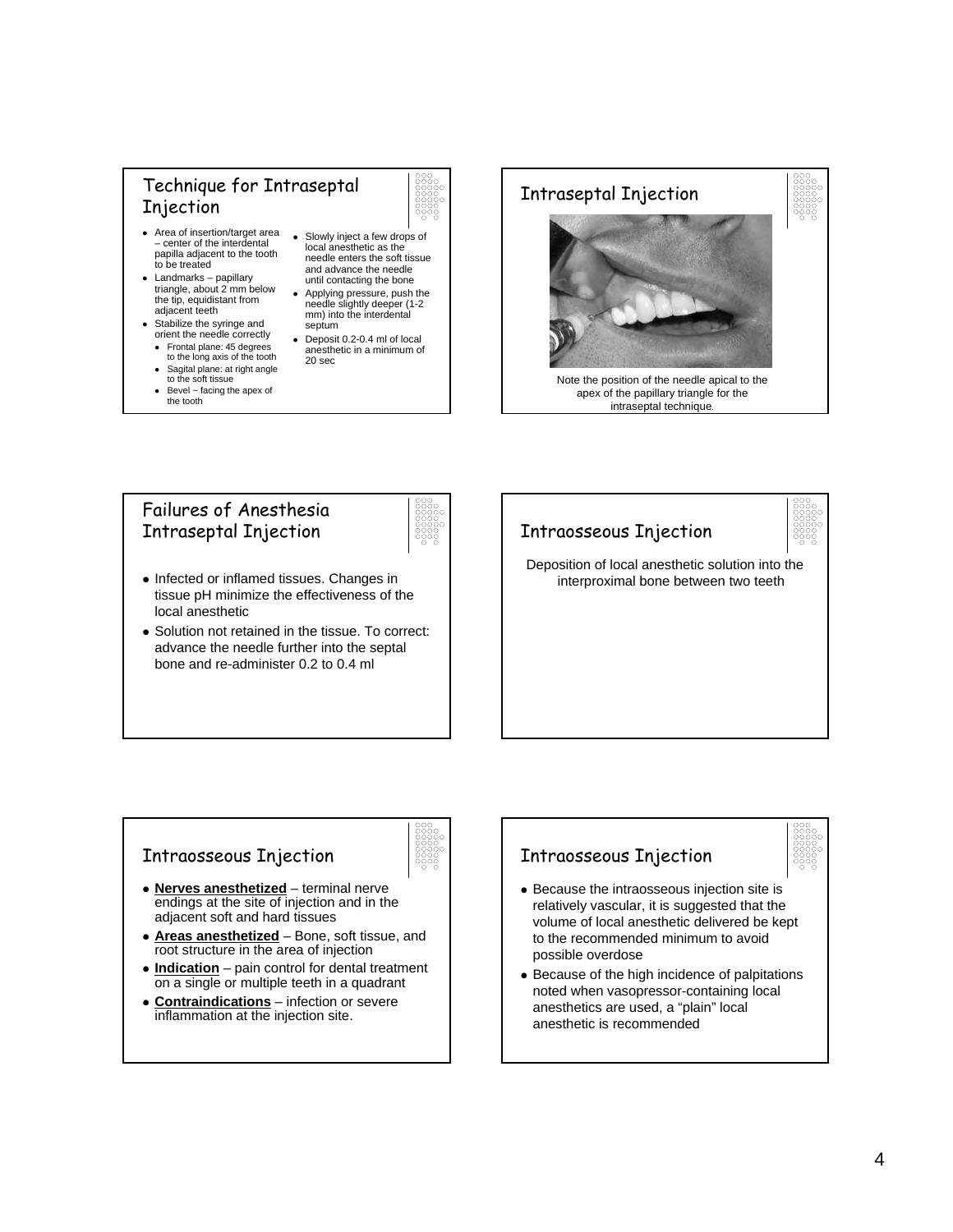#### Intraosseous Injection

- Advantages
	- Lack of lip and tongue anesthesia
	- Atraumatic
	- $\epsilon$  Immediate  $\epsilon$ 30 seconds) onset of action
	- Few postoperative complications



- Disadvantages • Requires a special syringe
	- Bitter taste of the anesthetic drug (with leakage)
	- Occasional difficulty in placing anesthetic needle into predrilled hole
	- High occurrence of palpitations when vasopressor-containing local anesthetic is used

#### Intraosseous Injection

- **Precautions** 
	- 1. Do not inject into infected tissue
	- 2. Do not inject too rapidly
- 3. Do not inject too much solution
- 4. Do not use a vasopressor-containing local anesthetic unless necessary
- **•** Failures of anesthesia 1. Infected or inflamed
	- tissues 2. Inability to perforate cortical bone
		- If cortical bone is not perforated within 2 seconds, it is recommended that the drilling be stopped and an alternative site be used

\***Intravascular injection is extremely unlikely, although the area injected into is vascular. Slow injection of the recommended volume of solution is important!\***

#### Intraosseous Injection

#### **Complications**

• Palpitations

i

- Post-injection pain
	- unlikely, but NSAIDS may be used for postinjection discomfort
- Fistula formation
- Separation of the perforator or cannula
- $\bullet$  Perforation of the lingual plate

#### **Duration of Anesthesia**

 $\bullet$  Pulpal anesthesia ~15-30 min



#### • **Stabident System**

– 2 parts: a perforator, a solid needle that perforates the cortical plate of bone with a conventional slow-speed contra-angle handpiece, and an 8 mm long, 27-gauge<br>needle that is inserted into this predrilled hole for anesthetic administration

#### • **X-tip**

– Composed of a drill and guide sleeve. The drill leads the guide sleeve through the cortical plate, after which it is separated and withdrawn. The guide sleeve remains in the bone and accepts a 27-gauge ultrashort needle

- **Intraflow**<br>- Combines the steps  $\rightarrow$  the – Combines the steps $\rightarrow$  the<br>anesthetic cartridge is attached<br>to a standard four-hole air hose and controlled by a rheostat. The intraflow is a modified slow-speed handpiece that consists of 4 main parts
	- A needle or drill that makes the perforation through the bone and delivers the local anesthetic
	- A transfuser that acts as a conduit from the local anesthetic cartridge to the needle or drill
	- A latch tip or clutch that drive and governs the rotation of the needle or drill
	- A motor or infusion drive that powers the rotation of the needle or drill and, while holding the local anesthetic cartridge in place, powers the infusion plunger



uose sances.<br>In most cases, a mesial injection will provide adequate anesthesia, but (a) Avoid p<br>in a small numher it will not.

- in a small number it will not.<br>'
- (b) Avoid perforating between the lower central incisors (because good area).<br>cancellous spaces are not present in this area).

bicuspids should be avoided, even though a perforation at a distance of would not cause permanent damage but<br>2mm fram the gingival margin would usually be well clear of the mental kocal anesthesia would not be achieved. t (c) Avoid the mental foramen area. Preferably, a site between the foramen.





(a) Avoid perforating between the upper central incisors (because good cancellous spaces are not present in this

(b) Avoid perforating into the maxillary sinus. Penetrating the maxillary sinus

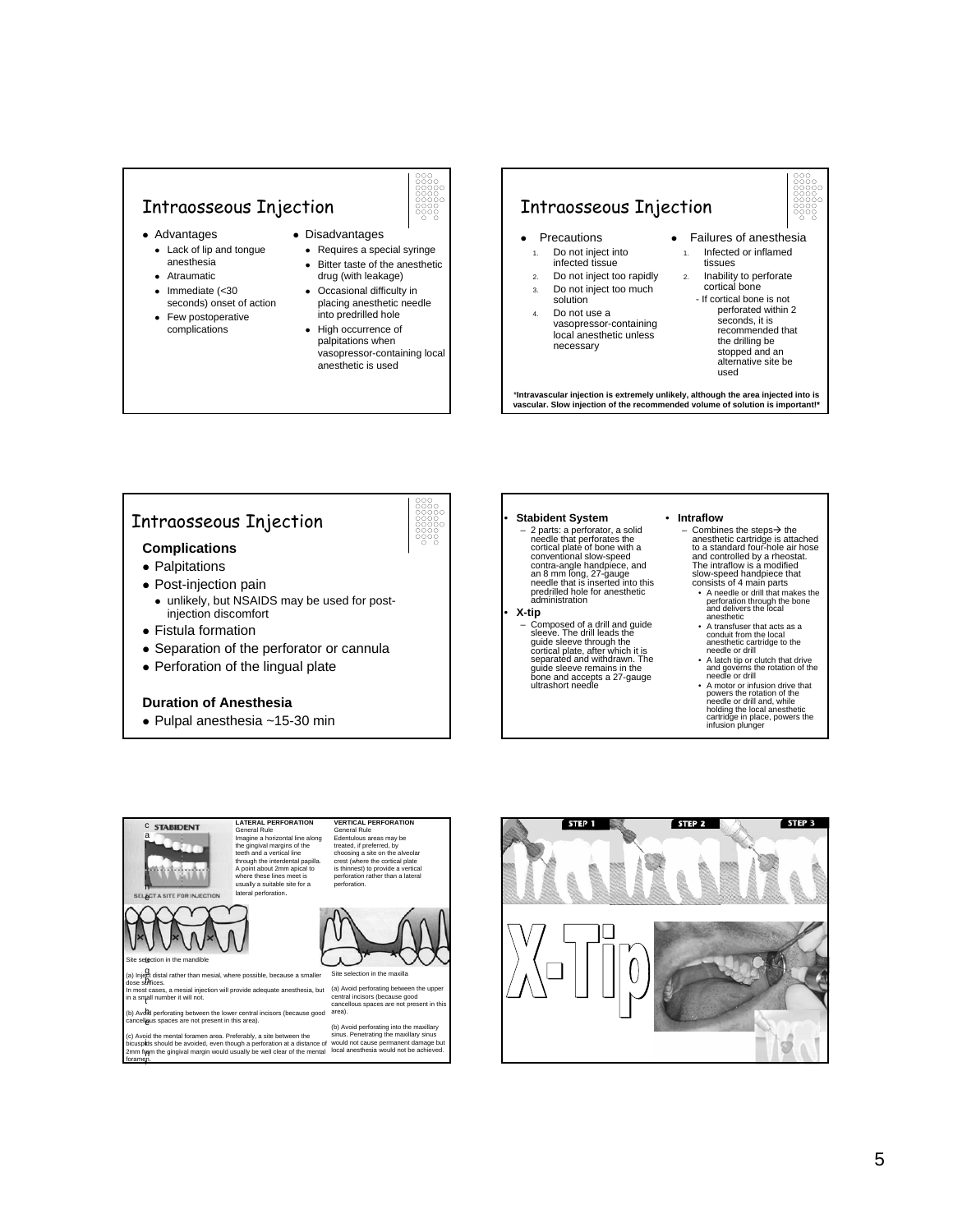



#### Failures of Anesthesia Intraosseous Injection



- Infected or inflamed tissues. Changes in tissue pH minimize the effectiveness of the anesthetic
- $\bullet$  Inability to perforate cortical bone. If cortical bone is not perforated within 2 seconds, it is recommended that the drilling be stopped and an alternative site be used

# Intrapulpal Injection

- Deposition of local anesthetic directly into the pulp chamber of a pulpally involved tooth provides effective anesthesia fro pulpal extirpation and instrumentation
- The intrapulpal injection may be used on any tooth when difficulty in providing profound pain control exists
- Provides pain control both by the pharmacological action of the local anesthetic and the applied pressure.

## Intrapulpal



- Nerves Anesthetized terminal nerve endings at the site of injection in the pulp chamber and canals of the involved tooth
- Areas anesthetized tissues within the injected tooth
- Indication when pain control is necessary for pulpal extirpation or other endodontic treatment the absence of adequate anesthesia from other techniques
- <sup>z</sup> **Contraindication** None